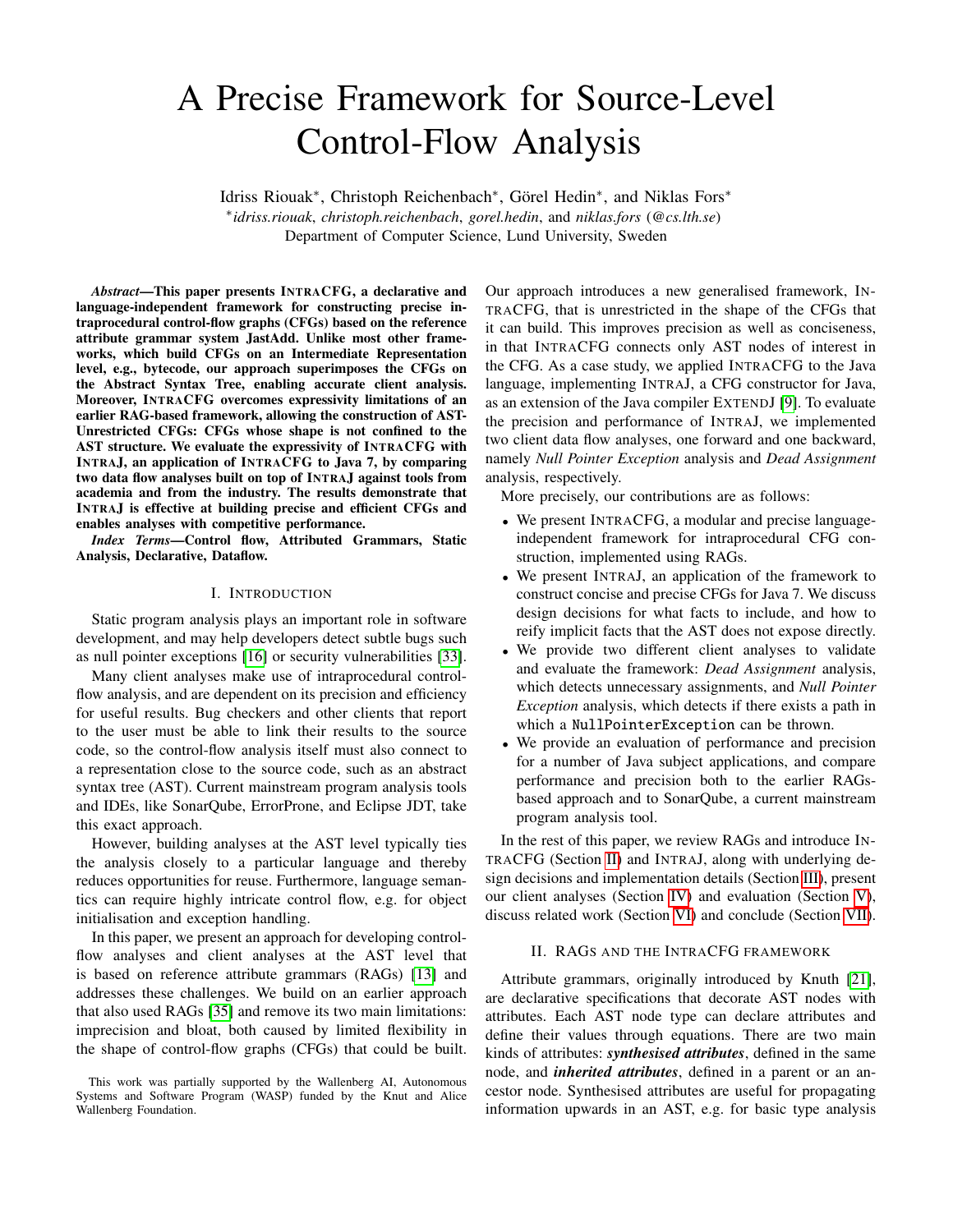<span id="page-1-0"></span>

Fig. 1: In the Parent-First CFG (left) a parent always precedes its children, resulting in redundant and misplaced nodes. The AST-unrestricted CFG (right) is correct and minimal.

of expressions. Inherited attributes are useful for propagating information downwards, e.g., for environment information.

Reference Attribute Grammars (RAGs) [\[13\]](#page-10-2) extend Knuth's attribute grammars with *reference attributes*, whose values are references to other AST nodes. Attributes that compute references to AST nodes can declaratively construct graphs that are superimposed on the AST, e.g., CFGs, so that RAGs can propagate information directly along these graph references.

For our implementation, we have used the JastAdd metacompilation system [\[14\]](#page-10-6), which supports RAGs as well as the following attribute grammar extensions that we use here:

- Higher-order attributes (HOAs) [\[42\]](#page-10-7) have a value that is a fresh AST subtree, which can itself have attributes. HOAs are useful for reifying implicit structures not available in the AST constructed by the parser. We use HOAs to reify, for example, control flow for unchecked exceptions and implicit null assignments.
- Circular attributes are attributes whose equations may transitively depend on their own values [\[27\]](#page-10-8). They support declarative fixpoint computations and can e.g. express data flow properties on top of a CFG.
- Collection attributes are attributes that aggregate any number of *contributions* from anywhere in the AST, or from a bounded AST region [\[26\]](#page-10-9). They simplify e.g. error reporting and the computation of the predecessor relation from the successor relation in a CFG.
- Node type interfaces are similar to Java interfaces and can be mixed into AST node types. They declare e.g. attributes and equations, and enable language-independent plugin components in attribute grammars [\[12\]](#page-10-10).
- Attribution aspects are modules that use inter-type declarations to declare a set of attributes, equations, collection contributions, etc. for specific node types [\[14\]](#page-10-6), and mix in interfaces to existing node types. They provide a modular extension mechanism for RAGs.
- On-demand evaluation, where attributes are evaluated only if they are used, and with optional caching that prevents

reevaluation of attributes used more than once [\[18\]](#page-10-11). JastAdd exclusively uses this evaluation strategy.

# *A. RAG frameworks for control flow*

Our work is the second to construct CFGs in a RAG framework, following the earlier JASTADDJ-INTRAFLOW [\[35\]](#page-10-3). JASTADDJ-INTRAFLOW constructs *Parent-First* CFGs, in the sense that all AST nodes involved in the CFG computation are also part of the CFG and impose their nesting structure, so that the CFG must always pass through all of a node's ancestors before it can reach the node itself. By contrast, our INTRACFG framework is *AST-unrestricted*, in that the resulting CFG need not follow the syntactic nesting structure.

Figure [1](#page-1-0) illustrates this difference between the two approaches for a while loop in Java. The left (Parent-First) CFG from JASTADDJ-INTRAFLOW first flows through the While node to reach the loop condition. However, the CFG already encodes the flow properties of While, so this flow is unnecessary for data flow analysis. The same holds for ExprStmt. We therefore consider these nodes *redundant* for the CFG. By contrast, our system's AST-unrestricted CFG on the right skips these two nodes entirely.

The second, more severe concern is that the control flow in the left CFG in Figure [1](#page-1-0) cannot follow Java's evaluation order due to the Parent-First constraint: flow passes through the PostUnaryInc node, which represents an update, before passing through the node's subexpression p1. This flow would represent an inversion of the actual order of evaluation: the nodes are *misplaced* in the CFG. Typical client analyses on such a flawed CFG must add additional checks to compensate or otherwise sacrifice soundness or precision in programs where p1 also has a side effect. By contrast, our ASTunrestricted CFG on the right addresses this limitation and accurately reflects Java's control flow.

We note that recent work on program analysis [\[15\]](#page-10-12), [\[37\]](#page-10-13) has asserted that attribute grammars restrict computations to be tightly bound to the AST structure. Our work demonstrates that this generalization does not hold, and that RAGs are an effective framework for efficiently deriving precise CFGs that deviate from the AST structure and for expressing client analyses directly in terms of such derived structures.

# *B. The* INTRACFG *framework*

INTRACFG is our new RAG framework for constructing intraprocedural AST-unrestricted CFGs, superimposing the graph on the AST. Figure [2](#page-2-0) shows the framework as a UML class diagram. INTRACFG is language-independent, and includes interfaces that AST types in an abstract grammar can mix in and specialise to compute the CFG for a particular language. The figure shows five types: the CFGRoot interface is intended for subroutines, e.g., methods and constructors, to represent a local CFG with a unique entry and exit node. We represent the latter as synthetic AST node types Entry and Exit. The CFGNode interface marks nodes in the CFG, and each node has reference attributes succ and pred to represent the successor and predecessor edges. The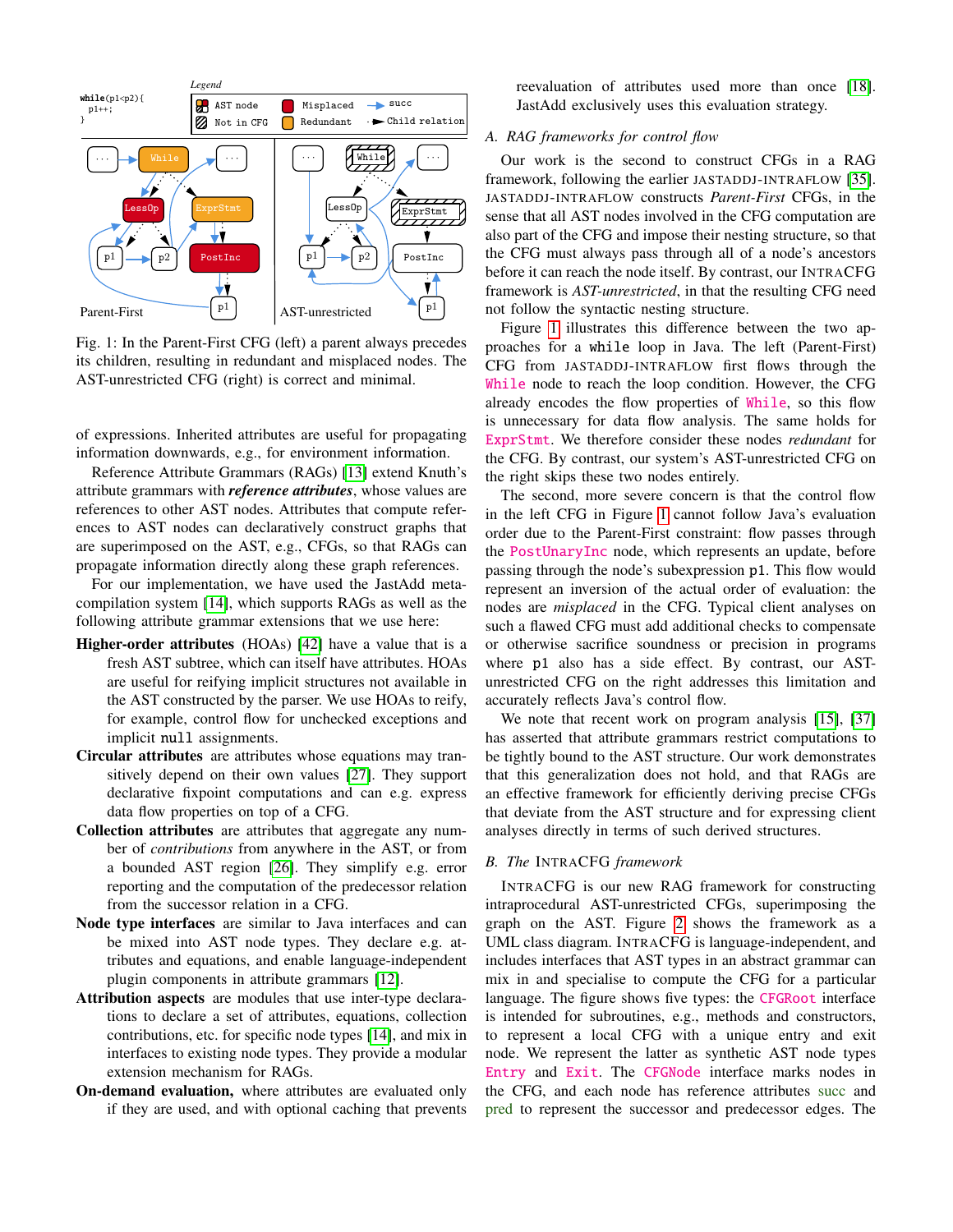<span id="page-2-0"></span>

Fig. 2: The INTRACFG framework with interfaces CFGRoot, CFGSupport, CFGNode, and synthetic AST types Entry, Exit. Highlighted attribute equations are default equations, intended for overriding.

CFGSupport interface marks AST nodes in a location that may contain CFGNodes. All CFGNodes are CFGSupport nodes, but CFGSupport nodes that are not CFGNodes can help steer the construction of the CFG.

Figure [2](#page-2-0) also shows the AST node types' attributes and their types (middle boxes), as well the defining equations (bottom boxes). Here, we write  $P(\text{CFGNode})$  for the type of sets over CFGNodes. We optionally prefix attribute names with  $\uparrow$ ,  $\downarrow$ ,  $\rightarrow$ ,  $\Box$ , or  $\circ$  to highlight the AST traversal underlying their computation. For the different kinds of attributes, we use the following equations, for attributes  $x$  and expressions  $e$ :

- **Synthesised attributes:**  $\uparrow x = e$  defines attribute  $\uparrow x$  for the local AST node (which we call this).
- **Inherited attributes:**  $c.\downarrow x = e$  gives AST child node c and its descendants access to e through  $\downarrow x$ , where e is evaluated in the context of the this node  $(c's$  parent). We use the wildcard  $*$  for c to broadcast to all children,  $*.\downarrow x = e$ .
- **Higher-order attributes:**  $\rightarrow x = e$  where e must construct a fresh AST subtree.
- **Circular attributes:**  $\Diamond x = e$ , where e computes a fixpoint. In this paper, boolean circular attributes start at *false* and monotonically grow with ∨, while set-typed circular attributes start at  $\emptyset$  and monotonically grow with ∪.
- Collection attributes have no equations, but *contributions*. We write  $P \implies e \in n$ .  $\Box x$  to contribute the value of expression e to collection attribute  $\Box x$  in node n if P holds. In this paper, all collection attributes are sets.

This pseudocode translates straightforwardly to more verbose JastAdd code that uses Java for the right-hand sides in our equations. INTRACFG is 45 LOC of JastAdd code.<sup>[1](#page-2-1)</sup>

<span id="page-2-1"></span><sup>1</sup><https://github.com/lu-cs-sde/IntraJSCAM2021/>

<span id="page-2-2"></span>

Fig. 3: Example application of the INTRACFG framework.

<span id="page-2-3"></span>EQOp ::= Left:Expr Right:Expr; // Abstract grammar EQOp implements CFGNode; eq EQOp.firstNodes() = getLeft().firstNodes(); eq EQOp.getLeft().nextNodes() = getRight().firstNodes(); eq EQOp.getRight().nextNodes() = SmallSet<CFGNode>.singleton(this);

Listing 1: JastAdd translation of EQOp in Figure [3.](#page-2-2)

The equations in the framework define some of the attributes, and provide default definitions for others. To specialise the framework to a particular language, the default equations can be overridden for specific AST node types to capture the control flow of the language.

Client analyses can then use attributes marked as [df-api] in Figure [2,](#page-2-0) such as, ↑succ and ↑pred, to analyze the CFG. Since CFG nodes are also AST nodes, it is easy for these analyses to also access syntactic information and attributes from, e.g., type analysis, as we illustrate in Section [IV.](#page-6-0)

#### *C. Computing the successor attributes*

To compute the ↑succ attributes, we use the helper attributes  $\frac{1}{s}$  TfirstNodes and  $\frac{1}{s}$  nextNodes. Given an AST subtree t, its ↑firstNodes contain the first CFGNode *within or after* t that should be executed, if such a node exists. If not, ↑firstNodes is empty. The framework in Figure [2](#page-2-0) shows the default definitions for this attribute: the empty set for a CFGSupport node, and the node itself for a CFGNode.

The ↓nextNodes attribute contains the CFGNodes that are *outside* t, and that would immediately follow the last executed CFGNode within  $t$ , disregarding abrupt execution flow like returns and exceptions. By default, the ↑succ attribute is defined as equal to ↓nextNodes.

Figure [3](#page-2-2) shows how the framework can be specialised to some example AST node types to define the desired CFG. JastAdd expresses these additions in a modular attribution aspect. For illustration, we again encode the JastAdd specification into UML and include the abstract syntax of each node type. Listing [1](#page-2-3) also illustrates how the pseudocode can be translated to JastAdd code.

Here, MethodDecl exemplifies a CFGRoot. It defines the flow between its  $\rightarrow$ entry and  $\rightarrow$ exit HOAs and its children. EQOp exemplifies a CFGNode. It defines a pre-order flow: left, then right, then the node itself. Each type defines its own synthesised attributes as well as the inherited attributes of its children and HOAs.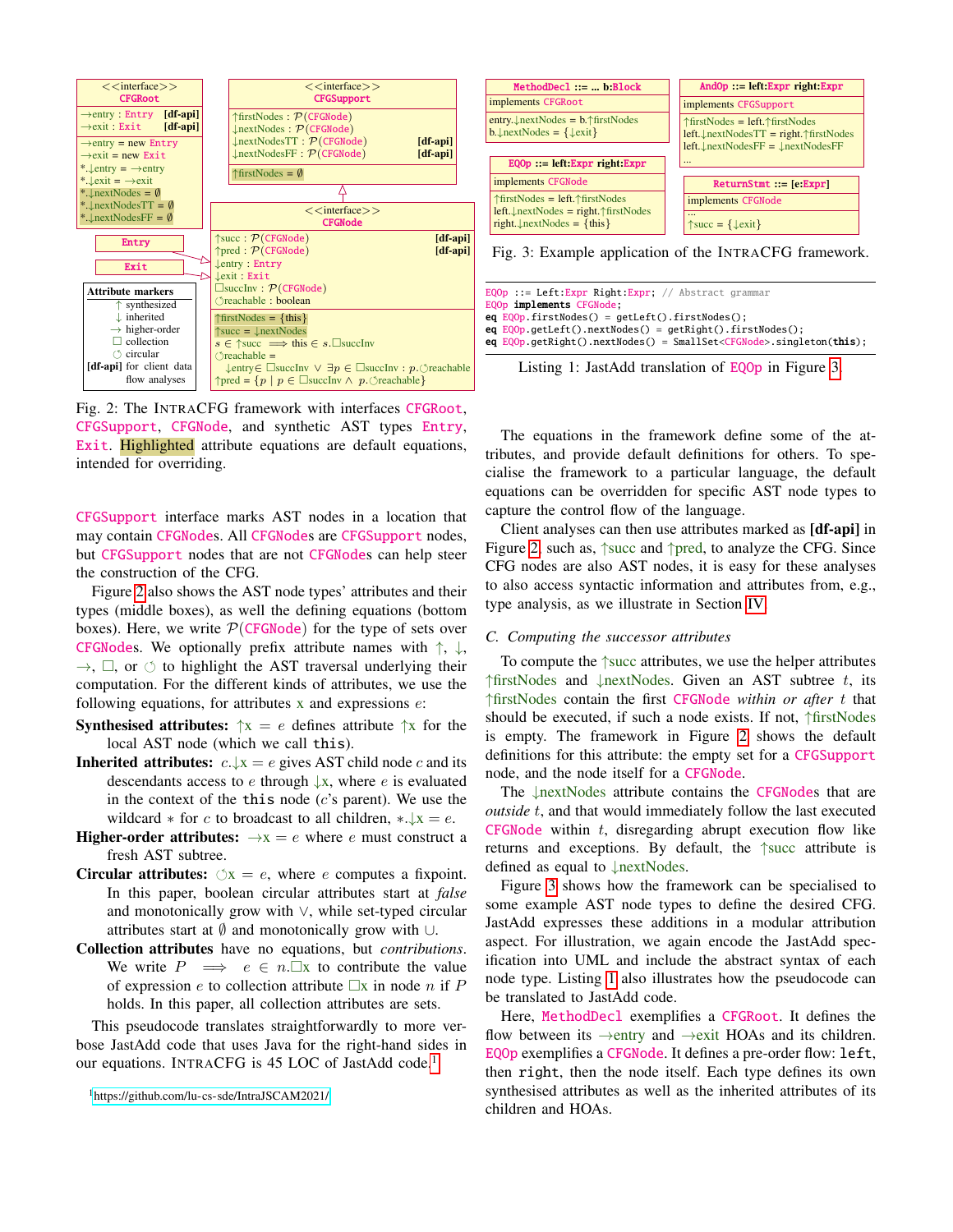<span id="page-3-1"></span>

Fig. 4: Visualization of the attributes ↑firstNodes, ↓nextNodes and ↑succ. For boolean expressions (AndOp and EQOp), the subsets ↓nextNodesTT and ↓nextNodesFF are shown instead of ↓nextNodes, marked by True and False, respectively.

All CFGNodes have immediate access to the Entry and Exit nodes of the CFG, through the inherited ↓entry and ↓exit attributes declared in CFGNode and defined by the nearest CFGRoot ancestor (Figure [2\)](#page-2-0). This allows e.g., the ReturnStmt to point its ↑succ edge directly to the Exit node.

For boolean expressions that affect control-flow, IN-TRACFG supports path-sensitive analysis, splitting the successor set into two disjoint sets for the *true* and *false* branches. We provide attributes ↓nextNodesTT and ↓nextNodesFF, respectively, to capture these branches. The AndOp type illustrates how these attributes can capture short-circuit evaluation on the left child. These attributes are relevant only for boolean branches, and must ensure the following property:

↓nextNodesTT ∪ ↓nextNodesFF = ↓nextNodes

Figure [4](#page-3-1) illustrates these attributes on a small program in a language with methods, statements, and expressions. Here, MethodDecl is a CFGRoot and thus automatically has fresh Entry and Exit nodes. Nodes in the control flow, e.g., identifiers and the equality-check operator, EQOp, are CFGNodes, and thus have the ↑succ attribute. Nodes that do not belong to the control-flow but live in AST locations below a CFGRoot that may contribute to control flow are CFGSupport nodes. The left-hand-side variable of the assignment  $p1 = 0$  $(i.e., p<sub>1</sub>)$  is not part of the flow (cf. Section [III-A\)](#page-3-2).

# *D. Computing predecessors*

To support both forward and backward analyses, we provide a predecessor attribute that captures the inverse of the successor attribute ↑succ. However, ↑succ is also defined for CFGNodes that are not reachable from Entry by following ↑succ (i.e., that are "dead code"). Our framework therefore computes predecessor edges ↑pred by not only inverting ↑succ into a collection attribute  $\square$ succInv, but also by filtering out such "dead" nodes from  $\square$ succInv with a boolean circular attribute  $\gamma$  reachable (Figure [2\)](#page-2-0).

## <span id="page-3-0"></span>III. INTRAJ: INTRACFG IMPLEMENTATION FOR JAVA 7

INTRAJ is our implementation of a precise intraprocedural CFG for Java 7, extending the INTRACFG framework and the EXTENDJ Java compiler. INTRAJ exploits the EXTENDJ frontend, which performs name-, type-, and compile-time error analysis. EXTENDJ produces an attributed  $AST<sup>2</sup>$  $AST<sup>2</sup>$  $AST<sup>2</sup>$  on top of which INTRAJ superimposes the CFG.

In this Section, we discuss the most important design decisions for INTRAJ, and in particular, how we used HOAs to improve the precision of the CFG. Our two main goals were:

- 1) minimality: build a concise CFG by excluding AST nodes that do not correspond to any runtime action. This improves client analysis performance, in particular for fixpoint computations.
- 2) high precision: the constructed CFGs should capture most program details. We exploit HOAs to reify implicit structures in the program, such as calls to static and instance initialisers and implicit conditions in for loops.

We gave particular importance to exceptions, modelling them as accurately as possible and weighing the trade-off between precision and minimality.

INTRAJ consists of a total of 989 LOC (598 for Java 4; 11 for Java 5; 380 for Java 7). We have constructed a systematic benchmark test suite for INTRAJ, consisting of 151 tests in total (126 for Java 4; 5 for Java 5; 20 for Java 7). The test suite reads source code as input and produces CFGs as dot files as output. We validated the result of each test manually.

# <span id="page-3-2"></span>*A. Statements and Expressions*

When a language implementer specialises INTRACFG for a given language, they must decide which AST nodes should be part of the CFG, i.e., mix in (implement) the CFGNode interface. As a general design principle, we included AST nodes that correspond to a single action at runtime. This includes operations on values, like additions, comparisons, and read operations on variables and fields.

We also included nodes that are interesting points in the execution that a client analysis might want to use. This includes nodes that redirect flow outside of the CFG, like method calls, return statements, and throw statements.

<span id="page-3-3"></span><sup>&</sup>lt;sup>2</sup>The full abstract grammar for Java 7 can be found at<https://extendj.org>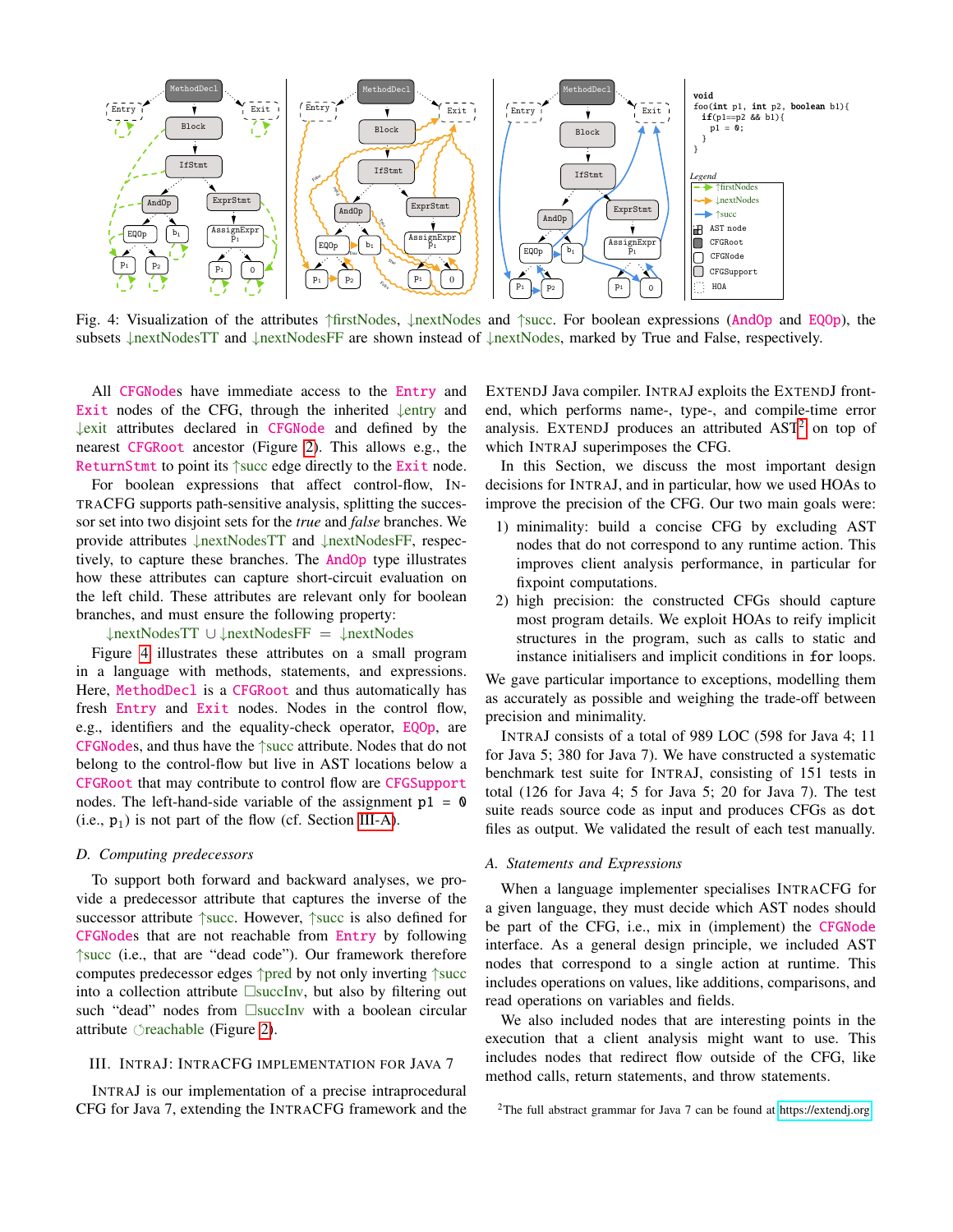<span id="page-4-0"></span>

Fig. 5: An assignment with a complex left-hand side.

For assignments, the choice of nodes to include in the CFG was not obvious. The left-hand side of an assignment can be a chain of named accesses and method calls, e.g., f.m().x, with the rightmost named access, x, corresponding to the write. Here, we chose to not include x in the CFG but instead use the assignment node itself to represent the write operation, see Figure [5.](#page-4-0) We argue that this gives a simpler client interface, since the same AST node type, VarAccess, otherwise represents all named accesses on the left- and righthand side of an assignment.

We do not include purely structural nodes, like Block or type information nodes, in the CFG. We also exclude nodes that redirect internal flow, like while statements and conditionals. While these nodes do represent runtime actions, the CFG already reflects their flow through successor edges.

MethodDecl and the analogous ConstructorDecl for constructors mix in the CFGRoot interface, thus representing a local CFG. A CFGSupport node defines the inherited attributes for its CFGNodes children, if any. For example, a Block defines the ↓nextNodes attribute for all its children.

As an example of the flexibility of INTRACFG, consider the Java ForStmt, which is composed of variable initialisation, termination condition, post-iteration instruction, and loop body. The CFG should include a loop over these components. However, it is legal to omit all the components, i.e., to write: 'for ( ; ; ){}'. The condition is implicitly true in this case, resulting in an infinite loop. To construct a correct CFG, we still need a node to loop over; we therefore opt to reify this implicit condition. We construct an instance of the boolean literal true as the HOA  $\rightarrow$ implC. Figure [6](#page-4-1) shows how the  $\frac{f \cdot f}{f}$  how the  $\frac{f \cdot f}{f}$  attribute then uses  $\rightarrow$ implC only if both the initialisation statements and the condition are missing.

Another interesting corner case is the EmptyStmt. This node represents e.g. the semicolon in the trivial block  $\{\cdot\}$ . The EmptyStmt is a CFGSupport node since it does not map to a runtime action. Since EmptyStmt has no children, its ↑firstNodes will be the following CFG node. We achieve this by defining ↑firstNodes as equal to ↓nextNodes, overriding the default equation from CFGSupport. In this manner, the CFG skips the EmptyStmt, and if there are occurrences of multiple

<span id="page-4-1"></span>

Fig. 6: CFG for method with empty *ForStmt*. The HOA →implC reifies the implicit *true* condition.

<span id="page-4-2"></span>

Fig. 7: The CFG can entirely skip AST nodes.

EmptyStmts, we skip them transitively and link to the next concrete CFGNode. The example in Figure [7](#page-4-2) shows how we exclude two EmptyStmts from the CFG and obtain a CFG with only a single edge from method Entry to Exit. Let us call the two EmptyStmts  $e_1$  and  $e_2$ , from left to right. The equations give that  $Entry \text{``succ} = Exist \text{ since}$ 

Entry. 
$$
\uparrow
$$
 succ = Entry.  $\downarrow$  nextNodes = Block.  $\uparrow$  firstNodes =  $e_1$ .  $\uparrow$  firstNodes =  $e_1$ .  $\downarrow$  nextNodes =  $e_2$ .  $\uparrow$  firstNodes =  $e_2$ .  $\downarrow$  nextNodes = Block.  $\downarrow$  nextNodes =Exit

#### *B. Static and Instance Initialisers*

When a Java program accesses or instantiates classes, it executes static and instance initialisers. We will use the example in Figure [8](#page-5-0) to explain how we handle initialisers. As seen in the example, static and instance initialisers can be syntactically interleaved: The instance field foo is followed by the static field bar, another static field foobar, and by an instance initialiser block printing the string "Instance".

The Java Language Specification specifies that when a class is instantiated, the static initialisers are executed first (unless already executed), then the instance initialisers, and finally the constructor. During the execution of the static initialisers, the ones in a superclass are executed before those in a subclass, and similarly for the instance initialisers.

To handle this execution order, our solution is to use HOAs to construct two independent CFGs for each ClassDecl: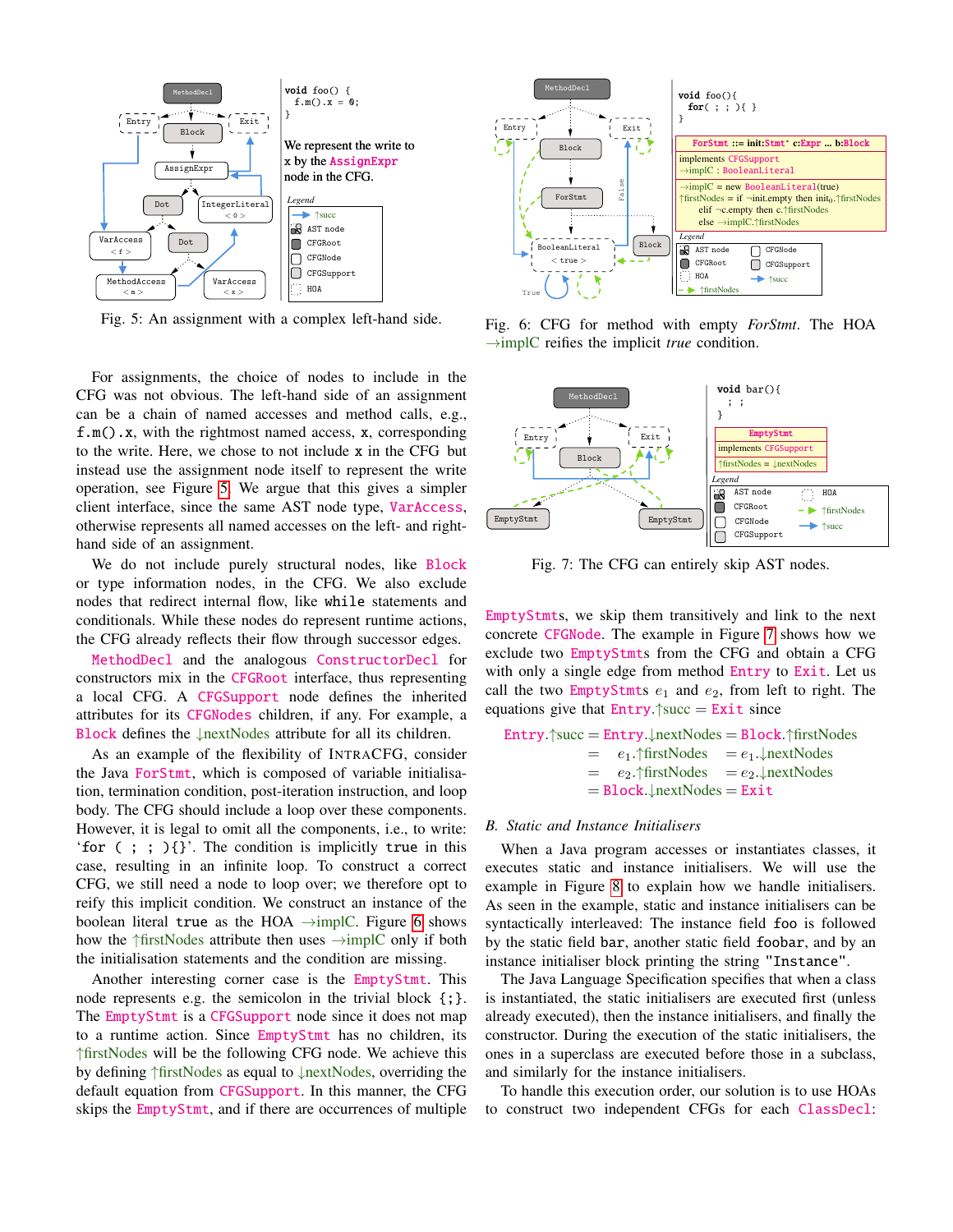<span id="page-5-0"></span>

Fig. 8: Example of class that interleaves static and instance initialisers. The →instanceInit and →staticInit HOAs represent the CFGs for each kind of initialisers.

one for the static initialisations, →staticInit, and one for the instance initialisations, →instanceInit. The →staticInit connects all the static field declarations and all static initialisers. →instanceInit analogously connects instance fields and initialisers. →instanceInit and →staticInit mix in the CFGRoot interface, and automatically get Entry and Exit nodes. The equations for ↑firstNodes and ↓nextNodes are overridden to include the initialisers in the same order as they appear in the source code. To connect the initialisation CFGs, we view them as implicit methods and use HOAs to insert implicit method calls to them. For example, if a class has a superclass, the implicit static/instance initialiser method will start by calling the corresponding initialiser in the superclass.

# <span id="page-5-3"></span>*C. Exceptions Modelling*

Control flow for exceptions is complex to model and often requires non-trivial approximations [\[1\]](#page-10-14), [\[4\]](#page-10-15), [\[17\]](#page-10-16). In Java, there are two kinds of exceptions: *checked* and *unchecked*. If an expression can throw a checked exception, then Java's static semantics require that the method that contains this expression must surround the expression with an exception handler, or declare the exception in the method signature (using the throws keyword). If the exception is unchecked, it is optional for the method to handle or declare the exception. Some methods still declare unchecked exceptions, possibly to increase readability or to follow coding conventions.

For the INTRAJ CFG, we decided to explicitly represent all *checked* exceptions, and, in addition, all *unchecked* exceptions that are explicitly thrown in the method or declared in the method signature. For unchecked exceptions, we represent only those that may escape from a try-catch statement. Within the try block of such a statement, we introduce individual CFG edges for each represented exception whenever it may be thrown, and separate edges for regular (nonexceptional) control flow. This design allows us to avoid conservative overapproximation, and enables client analyses to distinguish whether control reached a finally block through exceptional control flow or through regular control flow.

Consider the following example with two nested try blocks:

<span id="page-5-1"></span>

Fig. 9: Complex exception flow in a conservative CFG. Only the flow paths in **green** and **orange** are realisable.

Calling ex(null) from Figure [9](#page-5-1) triggers a null pointer exception at NPE. Control then flows from the exception to the first and then to the second finally block,  $(\overline{NPE}) \rightarrow (F1) \rightarrow (F2)$ . Calling  $ex(-1)$  similarly triggers an out-of-bounds exception at OOB, with analogous flow. The explicit exception at Exn takes the path  $(\text{Exn}) \rightarrow (\text{Exn}) \rightarrow (\text{Exn})$ , and no path can go through  $($  $($ Alt) assuming that  $F1$  does not throw Alt. Note that finally also affects break, continue, and return, as we see in the path  $\mathbb{R}$   $\rightarrow$   $\mathbb{F}$ 1  $\rightarrow$   $\mathbb{F}$ 2.

If we represent the CFG as on the right in Figure [9,](#page-5-1) client analyses will process many unrealisable paths, such as  $(R + F1)$   $(R + F2)$ . Instead, we exploit an existing feature in ExtendJ, originally intended for code generation [\[28\]](#page-10-17), that clones finally blocks. We incorporate the HOAs that represent each cloned block into our CFG. In our example, this yields the CFG from Figure [10,](#page-5-2) and leaves  $(ALt)$  as dead code.

This path sensitivity heuristic gives us increased precision in exception handling and resource cleanup code, which in our experience is often more subtle and less well-tested than the surrounding code. For unchecked exception edges (NPE, OOB), we follow Choi et al. [\[4\]](#page-10-15), who observe that these edges are '*quite frequent*'; we therefore funnel control flow for these exceptions through a single node  $\overline{UE}$  in the style of

<span id="page-5-2"></span>

Fig. 10: Path-sensitive variant of the CFG from Figure [9,](#page-5-1) used in INTRAJ.

Choi et al.'s factorised exceptions. Each try block provides one such node through a HOA. Section [V](#page-7-0) shows some of the practical strengths and weaknesses of our heuristic.

We take an analogous approach for try-with-resources, which automatically releases resources (e.g., closes file handles) in the style of an implicit finally block. Our treatment differs from that of finally only in that we synthesise the implicit code and suitably chain it into the CFG.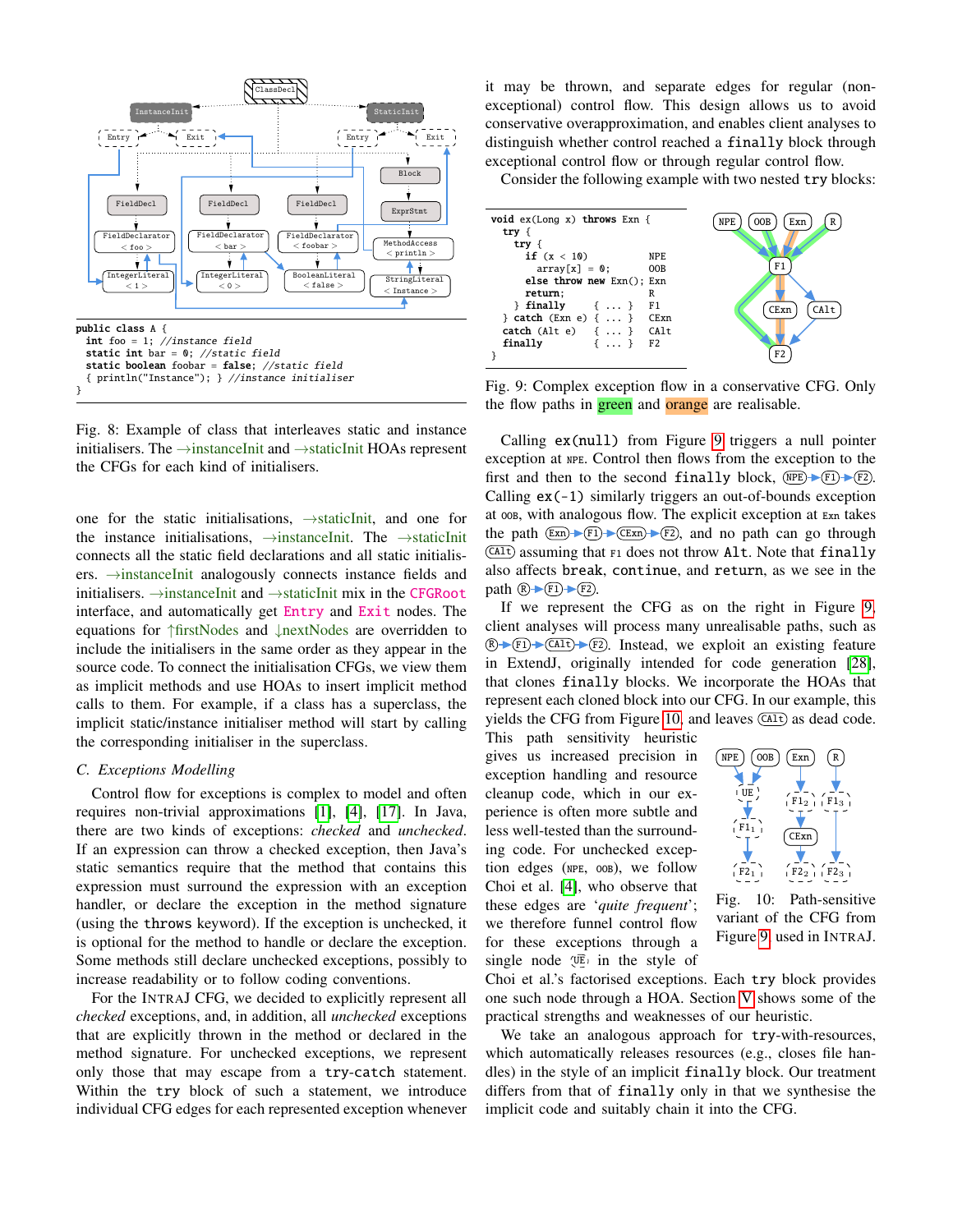# IV. CLIENT ANALYSIS

<span id="page-6-0"></span>We demonstrate our framework with two representative data flow analyses: *Null Pointer Exception* Analysis (NPA), a forward analysis, and *Live Variable* Analysis (LVA), a backward analysis that helps detect useless ('dead') assignments. These analyses are significant for bug checking and therefore benefit from a close connection to the AST.

We first recall the essence of these algorithms on a minimal language that corresponds to the relevant subset of Java:

$$
\mathbf{e} \in E \quad ::= \quad \text{new}() \mid \text{null} \mid id \mid id \text{.} \text{if} \mid id = E
$$
\n
$$
\mathbf{v} \in id \quad ::= \quad \mathbf{x}, \dots
$$

An expression  $e$  can be a new() object, null, the contents of another variable, the result of a field dereference  $(x.f)$ , or an assignment  $x = e$ . The values in our language are an unbounded set of objects  $O$  and the distinct null. Expressions have the usual Java semantics. Since INTRAJ already captures control flow (on top of INTRACFG) and name analysis (via ExtendJ), we can ignore statements and declarations, and safely assume that each *id* is globally unique.

#### *A. Null Pointer Exception Analysis*

In our simplified language, a field access x.f fails (in Java: throws a Null Pointer Exception) if x is null. Null Pointer Exception Analysis (NPA) detects whether a given field dereference *may* fail (e.g. in the SonarQube NPA variant) or *must* fail (e.g. in the Eclipse JDT NPA variant) and can alert programmers to inspect and correct this (likely) bug.

In our framework, writing *may* and *must* analyses requires the same effort; we here opt for a *may* analysis over a binary lattice  $\mathcal{L}_2$  in which  $\top = \text{null}$  signifies *value may be* null and  $\perp$  = **nonnull** signifies *value cannot be null.* 

More precisely, we use a product lattice over  $\mathcal{L}_2$  that maps each *access path*  $a \in A$  (e.g. **x**; **x** . **f**; **x** . **f**, **f**; ...) to an element of  $\mathcal{L}_2$ . Our analysis then follows the usual approach for a join data flow analysis [\[6\]](#page-10-18). Our monotonic transfer function  $f_{NPA}$  :  $(A \to \mathcal{L}_2) \times E \to (A \to \mathcal{L}_2)$  is straightforward:

$$
f_{NPA}(\Gamma, \mathbf{v} = \mathbf{e}) = \Gamma[\mathbf{v} \mapsto [\mathbf{e}]\Gamma]
$$
  
where  $[\text{new}()]\Gamma$  = **nonnull**  
 $[\text{null}]\Gamma$  = **null**  
 $[\mathbf{v}]\Gamma$  =  $\Gamma(\mathbf{v})$   
 $[\mathbf{v} \cdot \mathbf{f}]\Gamma$  =  $\Gamma(\mathbf{v} \cdot \mathbf{f})$   
 $[\mathbf{v} \cdot \mathbf{f}]\Gamma$  =  $\Gamma(\mathbf{v} \cdot \mathbf{f})$   
 $[\mathbf{v} = \mathbf{e}]\Gamma$  =  $[\mathbf{e}]\Gamma$ 

We do not need to write a recursive transfer function for assignments nested in other assignments (e.g.,  $x = y = z$ ), since the CFG already visits these in evaluation order.

Our implementation is field-sensitive and control-sensitive (i.e., it understands that if  $(x := null)$  {x.f=1; } is safe), but array index-insensitive and alias-insensitive. Field sensitivity is reached by considering the entire access path chain, while control sensitivity is given by defining new HOAs representing implicit facts, e.g., x != null.

Figure [11](#page-6-1) shows how we compute environments  $\Gamma \in$ EnvNPA =  $A \rightarrow \mathcal{L}_2$  that capture access paths that may be null at runtime. We extend CFGNode with  $\Diamond$ in<sub>NPA</sub>, which

<span id="page-6-1"></span>

Fig. 11: Partial implementation of our NPA. We obtain ↑decl and ↓cu from ExtendJ's name analysis API.

merges all evidence that flows in from control flow predecessors, and  $\Diamond$ out<sub>*NPA*</sub>, which applies the local transfer function ↑trFun to in*NPA*. While NPA is a forward analysis, JastAdd's on-demand semantics mean that we query *backwards*, following ↑pred edges, when we compute  $\circlearrowleft$ in<sub>NPA</sub> on demand.  $\circlearrowleft$ in<sub>NPA</sub> and  $\circlearrowleft_{NPA}$  are circular, i.e., can depend on their own output and compute a fixpoint.

The attributes for **VarAccess** show how we use this information. Each VarAccess contributes to ↓cu. NPA, the compilation unit-wide collection attribute of likely null pointer dereferences, whenever ↑mayBeNull holds and when the VarAccess is also a proper prefix of an access path and must therefore be dereferenced (↓isDeref, not shown here).

Our full Java 7 implementation takes up 142 lines of JastAdd code, excluding data structures but including control sensitive analysis handling and reporting.

#### <span id="page-6-2"></span>*B. Live Variable Analysis*

Given a CFGNode n, a variable is *live* iff there exists at least one path from n to Exit on which n is read without first being redefined. An assignment to a variable that is not live (i.e., *dead*) wastes time and complicates the source code, which generally means that it is a bug [\[29\]](#page-10-19). We can detect this bug with *Live Variable*/*Liveness* analysis (LVA), a data flow analysis that computes the live variables for each CFG node.

We express LVA as a Gen/Kill analysis, on the powerset lattice over the set of *live* (local) variables. Each transfer function adds variables to the set (marks them *live*) or removes them (marks them *dead*). LVA is a *backward* analysis, starting at the *Exit* node with the assumption that all variables are dead (i.e., with the set of live variables  $L = \emptyset$ ). The transfer function thus maps from node exit to entry and has the form:

$$
f_{LVA}(L, \mathbf{e}) = (L \setminus def(\mathbf{e})) \cup \text{use}(\mathbf{e})
$$

where *def*(**e**) is the set of variables that **e** assigns to, and *use*(**e**) is the set of variables that **e** reads.

We encode the f*LVA* using RAGs in a similar way as done in [\[35\]](#page-10-3): Figure [12](#page-7-1) shows our computation where circular attributes  $\Diamond$ in<sub>LVA</sub> and  $\Diamond$ out<sub>LVA</sub> represent variables live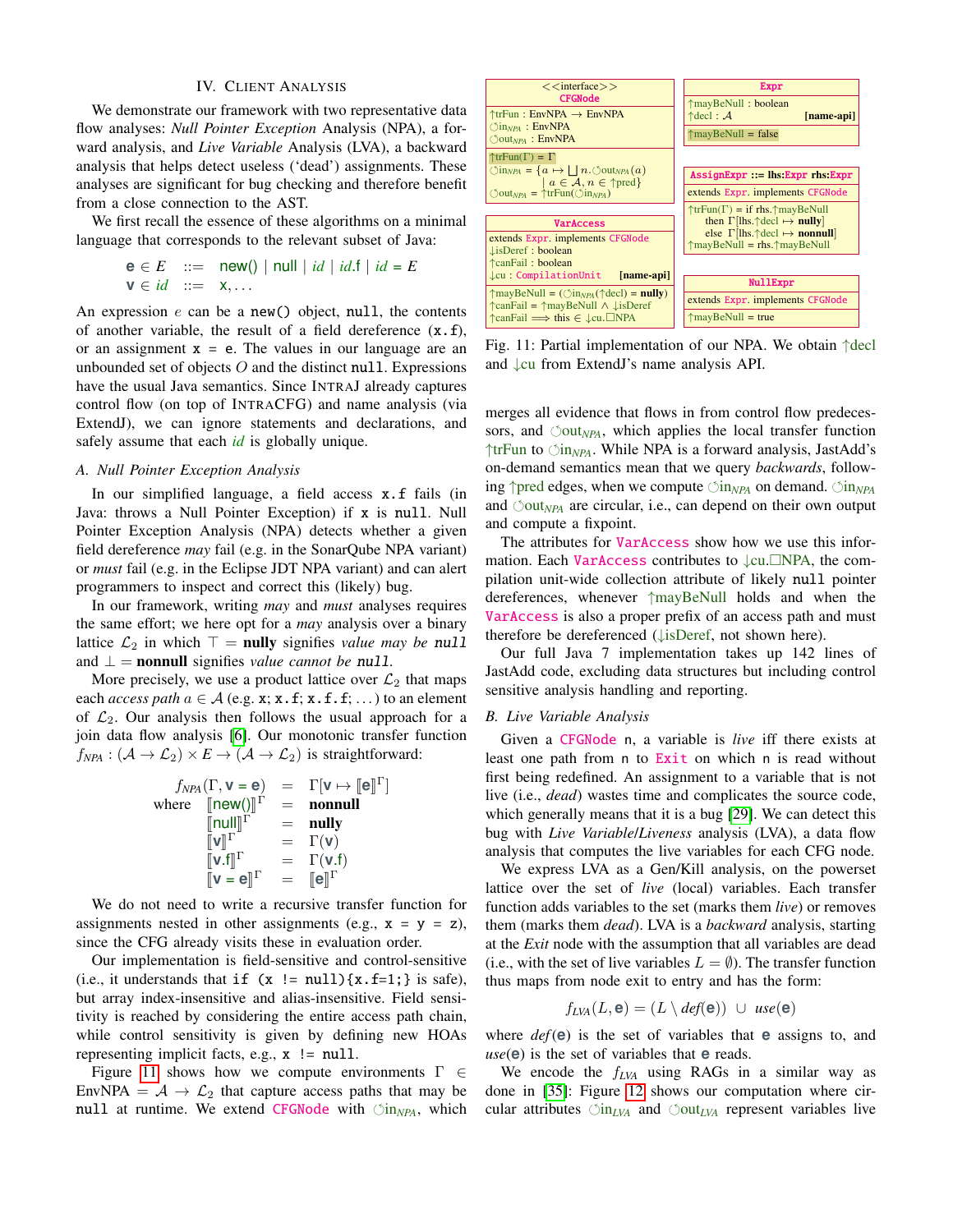<span id="page-7-1"></span>

Fig. 12: Partial implementation of our LVA.

before/after a CFGNode. Here,  $\circlearrowleft$ out<sub>LVA</sub> reads from  $\uparrow$ succ nodes, since we are implementing an on-demand backward analysis. VarAccess and AssignExpr override ↑use and ↑def, respectively. Since the CFG traverses through the righthand side of each assignment, this specification suffices to capture the analysis of our Java language fragment. Our full implementation for Java 7 takes up 38 lines of code.

#### <span id="page-7-5"></span>*C. Dead Assignment Analysis*

We use dead assignment analysis (DAA) as a straightforward client analysis for LVA. Our implementation of DAA refines the results of LVA with a number of heuristics that we have adopted from the SonarQube checker. Specifically, these heuristics suppress warnings in code like the following:

| String status = $""$ ; // WARNING: unused assignment |  |
|------------------------------------------------------|--|
| $if ()$ status = "enabled";                          |  |
| else status = "disabled";                            |  |

Here, the initial assignment to status reflects a defensive coding pattern that ensures that all variables are initialised to some safe default. We (optionally) suppress warnings like the above under two conditions: (1) the assignment must be in a variable initialisation, and (2) the initialiser must be a *common default value*, i.e., one of {null, 1, 0, -1, "", true, false}. Our DAA implementation takes up 62 lines of code.

#### V. EVALUATION AND RESULTS

<span id="page-7-0"></span>We demonstrate the utility of INTRACFG and INTRAJ<sup>[3](#page-7-2)</sup> by evaluating the client analyses that we describe in Section [IV](#page-6-0) against similar source-level analyses from the Parent-First framework JASTADDJ-INTRAFLOW<sup>[4](#page-7-3)</sup> (JJI) and the commercial static analyser SONARQUBE, version 8.9.0.43852 (SQ).

Our evaluation targets DaCapo benchmarks ANTLR, FOP, and PMD [\[2\]](#page-10-20), as well as JFreeChart (JFC), which is a superset of the CHART benchmark. These benchmarks mostly subsume the ones used by JJI [\[35\]](#page-10-3), except for replacing BLOAT by the more readily available and larger PMD. Table [I](#page-7-4) summarise key metrics for the benchmarks and compares CFGs against JJI. Here, INTRAJ's AST-unrestricted strategy for building CFGs reduces the number of nodes and edges by more than 30%.

## *A. Precision*

To ensure that our analyses yield useful results, we compared them against the results that JJI and SQ report.

<span id="page-7-3"></span><span id="page-7-2"></span><sup>3</sup>Based on ExtendJ commit a56a2c2 and JastAdd commit faf36d2 <sup>4</sup>Using JastAdd2 release 2.1.4-36-g18008bb and JastAddJ-intraflow

commit b0b7c00, restored with the original authors' generous help

<span id="page-7-4"></span>

|                          | LOC    | <b>OTY</b>   | <b>INTRAI</b>        | IJІ     | %       |
|--------------------------|--------|--------------|----------------------|---------|---------|
| <b>ANTLR</b><br>v. 2.7.2 |        | <b>ROOTS</b> | 2667                 | 2.329   | $+14.5$ |
|                          | 33.737 | <b>NODES</b> | 76 925               | 116 523 | $-39.9$ |
|                          |        | <b>EDGES</b> | 85.028               | 136 528 | $-37.7$ |
| <b>PMD</b><br>v. 4.2     | 49.610 | <b>ROOTS</b> | 6.215                | 5.960   | $+4.26$ |
|                          |        | <b>NODES</b> | 103.739              | 182.864 | $-43.2$ |
|                          |        | <b>EDGES</b> | $\overline{108}$ 639 | 202.842 | $-46.4$ |
| JFC<br>$v$ 1.0.0         | 95 664 | <b>ROOTS</b> | 9.271                | 7.889   | $+17.5$ |
|                          |        | <b>NODES</b> | 219.419              | 331 368 | $-33.7$ |
|                          |        | <b>EDGES</b> | 220'256              | 363.642 | $-39.4$ |
| <b>FOP</b><br>$v$ 0.95   |        | <b>ROOTS</b> | 11:327               | 8.921   | $+26.9$ |
|                          | 97.288 | <b>NODES</b> | 239 096              | 347.125 | $-31.1$ |
|                          |        | <b>EDGES</b> | 240.068              | 379.269 | $-36.6$ |

TABLE I: Benchmark size metrics, LOC from cloc. The rest are CFG sizes. ROOTS is the number of intraprocedural CFGs. For INTRAJ, this includes static and instance initialisers.

*a) Dead Assignment Analysis:* JJI and SQ provide subtly different DAA variants. JJI's DAA corresponds largely to our LVA (Section [IV-B\)](#page-6-2) with minimal filtering, while SQ additionally applies the default value filtering heuristic from Section [IV-C.](#page-7-5) We therefore ran two variants of our DAA, the JJI-style INTRAJ-NH (*non-heuristic*), and the SQ-style INTRAJ-H (*heuristic*). For SQ's reports, we filtered reports that involved multiple methods (FOP: 24; JFC: 5; PMD: 8), since SQ can use interprocedural analysis within one file.

The Venn diagrams in the upper part of Figure [13](#page-8-1) show the number of DAA reports for each project, categorised by their overlap among the different checkers. For each category with 20 or fewer reports, we manually inspected all reports. For other categories, we sampled and manually inspected at least 20 reports or 20% of the reports (whichever was higher).

The Venn diagrams are dominated by two bug report categories: reports from the intersection of INTRAJ-NH and JJI, which are initialisations of variables with default values, and reports from the intersection of all tools. For these two categories, we found all inspected reports to be true positives, modulo the DAA heuristic (Section [IV-C\)](#page-7-5). The remaining cases are often false positives: SQ reports 8 and 44 false positives in PMD and FOP that seem to largely stem from imprecision in handling try-catch blocks. Meanwhile, JJI reports 9 false positives in PMD while handling break statements. INTRAJ reports two false positives, due to missing two exceptional flow edges for unchecked exceptions (Section [III-C\)](#page-5-3). These do not affect JJI (and possibly SQ), since JJI conservatively merges exceptional and regular control flow.

*b) Null Pointer Analysis:* For NPA (lower part of Figure [13\)](#page-8-1), INTRAJ detects at least as many reports as SQ, except for PMD, where SQ is able to exploit path sensitivity to identify three additional true positives. Similarly, the false positives reported only by INTRAJ are mostly due to the lack of path-sensitivity. Listing [2](#page-8-2) shows a simplified example.

We found that most of the false positives in the intersection of INTRAJ and SQ are due to the lack of interprocedural knowledge. Listing [3](#page-8-3) gives a simplified example. The code here checks if **rs** is null and, if so, calls panic() to halt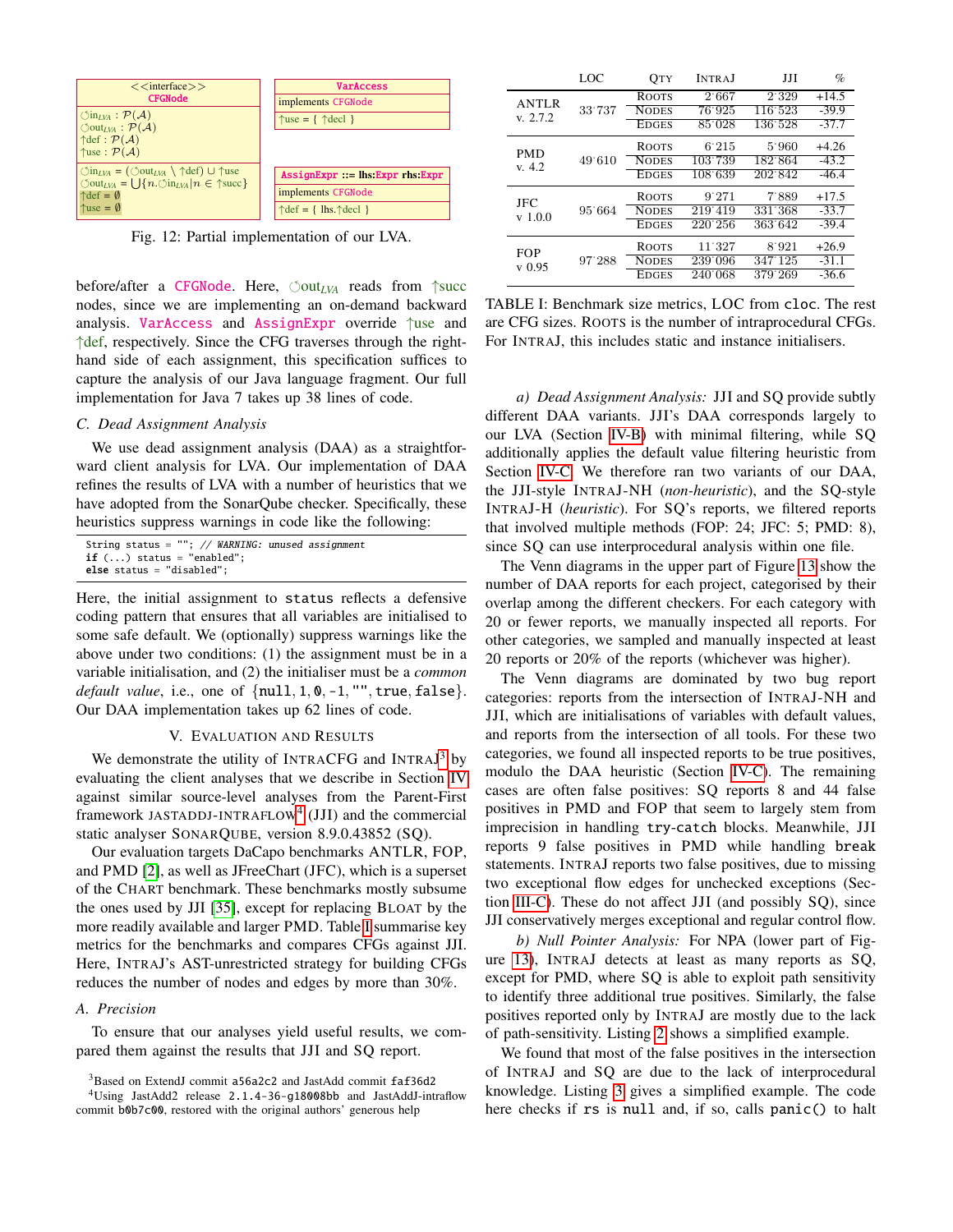<span id="page-8-1"></span>

Fig. 13: Venn diagram: number of reports shared across checkers, and percentage of true positives (unless 100%).

execution. INTRAJ and SQ treat panic() as a regular method call and infer that rs may be null when dereferenced.

<span id="page-8-2"></span>

| void bar(boolean flag){     | void $foo()$                  |  |  |  |  |  |
|-----------------------------|-------------------------------|--|--|--|--|--|
| Object $o = null$ ;         | Object $rs = qetRS()$ ;       |  |  |  |  |  |
| $if$ (flag)                 | $if(rs=mul1)$                 |  |  |  |  |  |
| $o = new Object():$         | $//$ rs can be null           |  |  |  |  |  |
| $if$ (flag)                 | $panic(): \textit{//exit(1)}$ |  |  |  |  |  |
| $printh(0. to String())$ ;  | $printh(ns.toString())$ ;     |  |  |  |  |  |
| Listing 2: Simplified false | Listing 3: False positive due |  |  |  |  |  |

Listing  $2:$  Simplif positive reported by INTRAJ to intraprocedural limitations

# *B. Performance*

We evaluated INTRAJ's runtime performance with the above benchmarks on an octa-core Intel i7-11700K 3.6 GHz CPU with 128 GiB DDR4-3200 RAM, running Ubuntu 20.04.2 with Linux 5.8.0-55-generic and the OpenJDK Runtime Environment Zulu 7.44.0.11-CA-linux build 1.7.0\_292-b07.

We separately measured both *start-up* performance on a cold JVM (restarting the JVM for each run) and *steady-state* performance (for a single measurement after 49 warmup runs). We measured each for 50 iterations (i.e., 2500 analysis runs for steady-state) and report median and 95% confidence intervals for INTRAJ, JJI, and SQ, where applicable.

Table [II](#page-9-1) summarises our results. The Baseline column gives the times for each tool to load each benchmark, without data flow analyses. For SQ, we report the command line tool run time, with checkers disabled. For INTRAJ and JJI, this time includes parsing, name, and type analysis. As JJI uses old versions of JastAdd and ExtendJ (formerly JastAddJ) from 2013, it reports different baselines. We speculate that the delta is due to bug fixes and other changes to JastAdd and ExtendJ.

We measured DAA and NPA, as well as CFG construction time, on separate runs (column An.sys). Table [II](#page-9-1) has some missing values since JJI does not provide an implementation for NPA analysis, and since for SQ, we were unable to trigger the construction of the CFG only. Further, we could not measure steady state for SQ, since we ran it out of the box.

For start-up measurements, we then subtracted the baseline timings. DAA and NPA timings include on-demand CFG construction time. For the CFG measurements, we iterated over the entire AST and computed the ↑succ attribute.

The  $\%_{\text{JJI}}$  and  $\%_{\text{SQ}}$  columns summarise INTRAJ's performance against JJI and SQ as slowdown (in percent), i.e. INTRAJ was faster whenever we report less than 100.

We see that INTRAJ is often slower than JJI for small benchmarks, but outperforms it as the benchmarks grow in size, especially in steady-state. This trend mirrors the additional overhead that INTRAJ expends on computing smaller, more accurate CFGs: the difference between the CFG and DAA timings is consistently smaller for INTRAJ than it is for JJI, and becomes more significant for larger benchmarks.

For the industrial-strength SQ, we observe that its baseline is longer than INTRAJ's, and an explanation might be that it includes computations that for INTRAJ would be attributed to the analyses. A strict comparison to SQ is therefore difficult, but we observe that INTRAJ is considerably faster including the baseline, at most 3.12 times slower for DAA only, and considerably faster for NPA only, though the latter is likely due to SQ's more expensive interprocedural analysis.

<span id="page-8-3"></span>Overall, our results support that INTRAJ enables practical data flow analyses, with run-times and precision similar to state-of-the-art tools. Moreover, the results support that the overhead that INTRAJ invests in refining CFG construction over JASTADDJ-INTRAFLOW pays off: client analyses can amortise this cost, and we expect this benefit to grow for analyses on taller lattices (e.g., interval or typestate analyses).

## VI. RELATED WORK

<span id="page-8-0"></span>Our work is most similar to JASTADDJ-INTRAFLOW [\[35\]](#page-10-3), the earlier RAG-based control- and data flow framework. As demonstrated, our CFG framework is more general, leading to more concise CFGs, avoiding misplaced nodes, and handling control flow that does not follow the AST structure, like initialisation code. Furthermore, our framework is formulated as a complete language-independent framework (Fig [2\)](#page-2-0) with interfaces and default equations for all nodes involved in the CFG computation, and it has a more precise predecessor relation, excluding unreachable nodes. Our application of the framework to Java is more precise than the earlier work, making use of HOAs for reifying implicit structure, e.g., in connection to finally blocks. Additionally, we implemented the analyses for Java 7, including complex flow for try-with-resources, whereas [\[35\]](#page-10-3) only supported Java 5.

Earlier work on adding control flow to attribute grammars includes a language extension to the Silver attribute grammar system [\[39\]](#page-10-21), [\[40\]](#page-10-22) which supports that AST nodes are marked as CFG nodes, and successors are defined using an inherited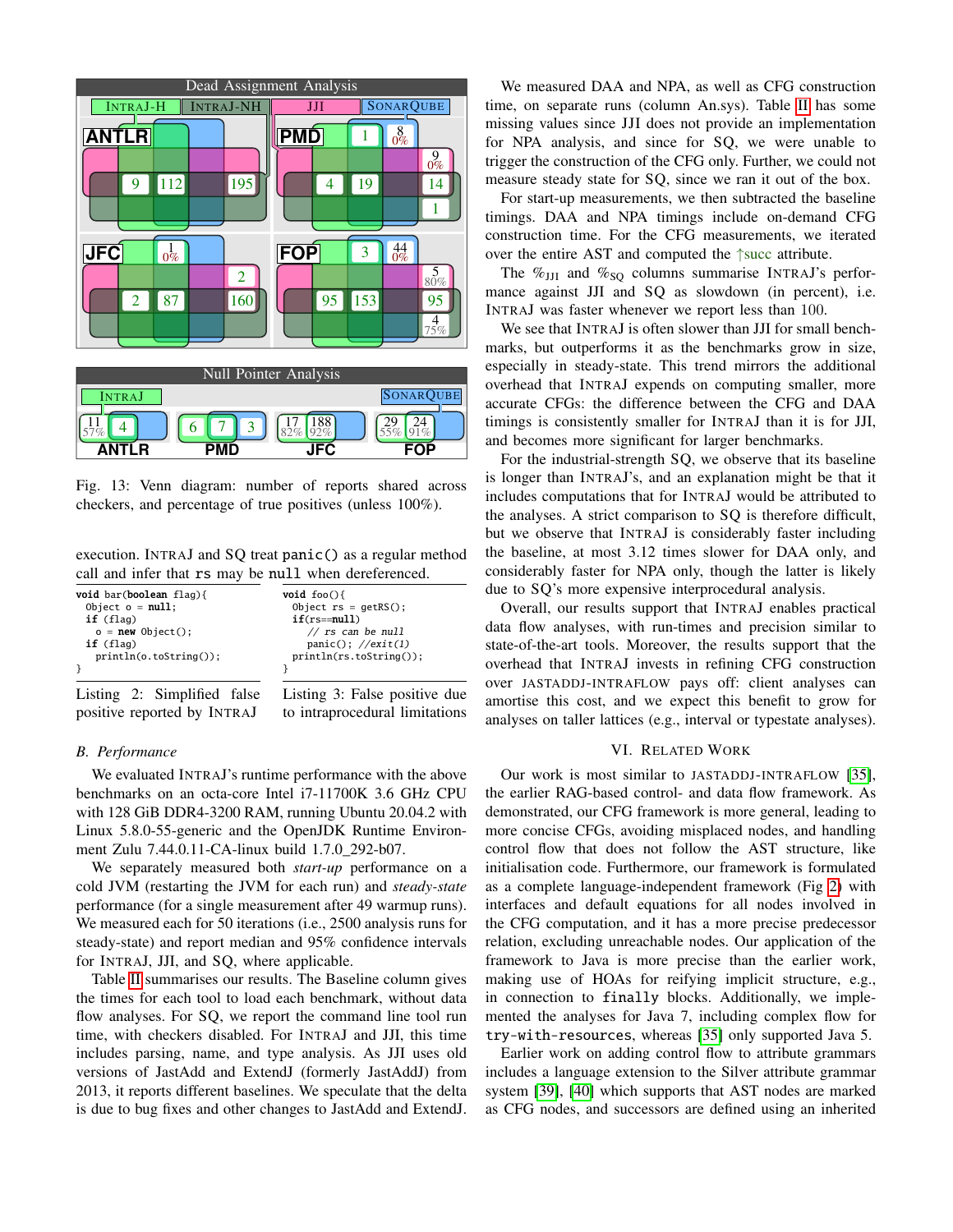| Benchmark    | Start-up                         |                       |                  |                 |                 |                 |                     | Steady state |               |                 |                 |        |
|--------------|----------------------------------|-----------------------|------------------|-----------------|-----------------|-----------------|---------------------|--------------|---------------|-----------------|-----------------|--------|
|              | Baseline(s)                      |                       | An.sys           | INTRAJ(s)       | JJI(s)          | SO(s)           | $\%_{\mathrm{JJI}}$ | $\%$ so      | INTRAJ(s)     | JJI(s)          | $\%$ JJI        |        |
| <b>ANTLR</b> | <b>INTRAJ</b>                    | JЛ                    | <b>SONARQUBE</b> | <b>CFG</b>      | $0.29 + 0.01$   | $0.16 \pm 0.00$ | $\sim$              | 181          |               | $0.05 + 0.00$   | $0.04 \pm 0.00$ | 125    |
|              | $1.34 + 0.01$<br>$2.14 + 0.01$   |                       | $4.91 + 0.05$    | DAA             | $0.53 + 0.01$   | $0.43 \pm 0.01$ | $0.24 \pm 0.05$     | 123          | 220           | $0.12 + 0.00$   | $0.13 + 0.00$   | 92     |
|              |                                  |                       |                  | <b>NPA</b>      | $0.90 \pm 0.00$ | $\sim$          | $12.35 + 0.10$      |              |               | $0.27 \pm 0.01$ |                 | $\sim$ |
| <b>PMD</b>   | <b>INTRAJ</b>                    | JJI                   | <b>SONARQUBE</b> | <b>CFG</b>      | $0.28 + 0.02$   | $0.11 \pm 0.02$ |                     | 120          |               | $0.07 + 0.00$   | $0.06 + 0.00$   | 116    |
|              | $2.34 + 0.02$<br>$3.56 + 0.01$   |                       | $10.76 + 0.09$   | DAA             | $0.47 + 0.02$   | $0.39 \pm 0.00$ | $0.18 + 0.08$       | 120          | 261           | $0.12 + 0.00$   | $0.16 \pm 0.00$ | 75     |
|              |                                  |                       |                  | <b>NPA</b>      | $0.80 + 0.00$   | $\sim$          | $12.40 + 0.13$      | $\sim$       | 6             | $0.26 + 0.00$   |                 |        |
| JFC          | <b>INTRAJ</b>                    | JJI                   | <b>SONARQUBE</b> | CFG             | $0.45 + 0.01$   | $0.45 \pm 0.04$ |                     | 100          |               | $0.12 + 0.00$   | $0.12 + 0.00$   | 100    |
|              | $3.14 \pm 0.02$<br>$4.29 + 0.01$ | $10.81 + 0.11$        | DAA              | $0.75 + 0.01$   | $1.07 + 0.03$   | $0.24 \pm 0.11$ | 70                  | 312          | $0.25 + 0.00$ | $0.34 + 0.00$   | 73              |        |
|              |                                  |                       |                  | <b>NPA</b>      | $1.62 + 0.01$   |                 | $10.71 + 0.12$      | $\sim$       | 13            | $0.60 + 0.01$   |                 | $\sim$ |
| <b>FOP</b>   | <b>INTRAJ</b>                    | JJI                   | <b>SONARQUBE</b> | CFG             | $0.36 + 0.01$   | $0.33 + 0.01$   |                     | 109          |               | $0.14 + 0.00$   | $0.17 + 0.00$   | 82     |
|              | $3.32 \pm 0.00$<br>$4.42 + 0.00$ | DAA<br>$17.20 + 0.12$ |                  | $0.67 \pm 0.01$ | $0.74 \pm 0.01$ | $0.34 \pm 0.12$ | 90                  | 197          | $0.26 + 0.00$ | $0.39 + 0.00$   | 66              |        |
|              |                                  |                       |                  | <b>NPA</b>      | $1.42 + 0.00$   | $\sim$          | $19.25 + 0.14$      |              |               | $0.67 \pm 0.01$ |                 |        |

<span id="page-9-1"></span>TABLE II: Benchmark mean execution time and 95% confidence intervals over 50 data points per reported number.

attribute. Data flow is implemented by exporting data flow properties as temporal logic formulas, and using model checking to implement the analysis. The approach is demonstrated on a small subset of C. No performance results are reported, and scalability issues are left for future work.

Other declarative frameworks for program analysis have also demonstrated flow-sensitive analysis support. SOUL [\[7\]](#page-10-23) exposes data flow information for Java 1.5 from Eclipse through a SmallTalk dialect combined with Prolog, though we were unable to obtain performance numbers for bug checkers or related analyses based on SOUL. Like our system, SOUL uses on-demand evaluation. DeepWeaver [\[10\]](#page-10-24) supports data flow analysis and program transformation on byte code. Meanwhile, Flix [\[24\]](#page-10-25) combines Datalog-style fixpoint computations and functional programming for declarative data flow analysis, and can scale IFDS/IDE-style interprocedural data flow analysis to nontrivial software [\[25\]](#page-10-26). To the best of our understanding, Flix does not connect to any compiler frontend, and we assume that Flix users rely on Datalog-style fact extractors to bridge this gap. MetaDL [\[8\]](#page-10-27) illustrates how to synthesise fact extractors from a JastAdd-based language, and we expect that it can directly expose INTRAJ edges.

FlowSpec [\[34\]](#page-10-28) is a DSL for data flow analysis based on term rewriting. To the best of our knowledge, FlowSpec has only been demonstrated on educational and domain-specific languages. Rhodium [\[22\]](#page-10-29) uses logical declarative specifications for data flow analysis and transformation, to optimise C code and to prove the correctness of the transformations.

Other declarative systems that do not handle data flow include logic programming based techniques [\[3\]](#page-10-30), term rewriting systems [\[41\]](#page-10-31), and XPath processors [\[5\]](#page-10-32).

Our work has focused on intraprocedural data flow analyses [\[6\]](#page-10-18), [\[19\]](#page-10-33), [\[20\]](#page-10-34). However, existing (IR-based) program analysis tools like Soot [\[38\]](#page-10-35), Wala [\[11\]](#page-10-36), or Opal [\[15\]](#page-10-12) include provisions for interprocedural analysis, too. We currently see no fundamental challenge towards scaling our techniques to interprocedural analysis and expect only minor changes to the INTRACFG interfaces, for context-sensitivity. Such an effort would require additional analyses (call graph, pointsto). We hypothesise that our implicit handling of recursive dependencies can eliminate the need for pre-analyses or complex worklist schemes [\[23\]](#page-10-37), analogously to Datalog-based analyses [\[32\]](#page-10-38). While we expect that it is possible to integrate highly scalable data flow algorithms like IFDS, IDE [\[30\]](#page-10-39), [\[31\]](#page-10-40), or SPPD [\[36\]](#page-10-41) into RAG interfaces, such interfaces may require a different design than INTRACFG and INTRAJ to e.g. accommodate procedure summaries and to better enforce and exploit the invariants of these more specialised algorithms.

## VII. CONCLUSIONS

<span id="page-9-0"></span>We presented INTRACFG, a RAG-based declarative language-independent framework for constructing intraprocedural CFGs. INTRACFG superimposes CFGs on the AST, allowing client analyses to take advantage of other AST attributes, such as type information and precise source information. We validated our approach by implementing INTRAJ, an application of INTRACFG to Java 7, and demonstrated how INTRACFG overcomes the limitations of an earlier RAGbased framework, JASTADDJ-INTRAFLOW (JJI), by allowing the CFG to not be constrained by the AST structure. Compared to JJI, INTRAJ can faithfully capture execution order and improve CFG conciseness and precision, removing more than 30% of the CFG edges in our benchmarks. We evaluated INTRAJ by implementing two data flow analyses: Null Pointer Exception Analysis (NPA) and Dead Assignment Analysis (DAA), comparing both to JJI (for DAA), and to the highly tuned commercial tool SonarQube (SQ) (for DAA and NPA). Our results show that the INTRAJ-based analyses offer precision that is comparable to that of JJI and SQ. Compared to JJI, INTRAJ pays some overhead for computing more precise CFG but can amortise this effort for larger programs by speeding up client analyses, outperforming JJI. Compared to SQ, INTRAJ's NPA analysis is substantially faster, although this is likely due to SQ's more advanced interprocedural analysis. INTRAJ's DAA analysis seems slower than SQ's, but SQ has a much larger baseline, which might include computations that we would attribute to the analysis for INTRAJ. Overall, we find that our results demonstrate that INTRAJ-based data flow analyses are practical, that INTRAJ enables precise data flow analyses on Java source code, and that INTRACFG is effective for constructing CFGs for Java-like languages. Moreover, we demonstrate for the first time how RAGs can build and exploit graph structures over an AST without being restricted by the AST's structure.